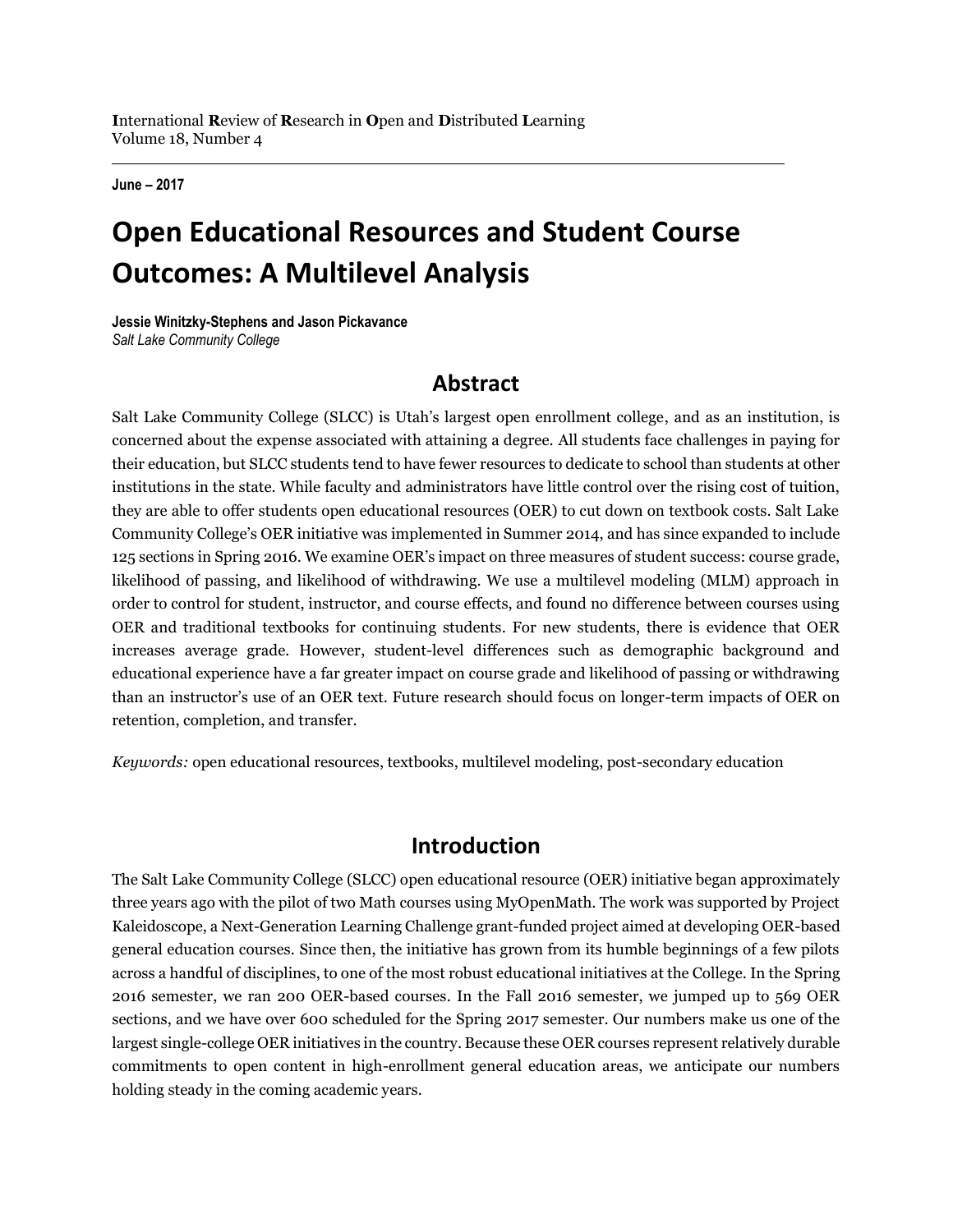Much of the recent attention on OER has been focused on open degree pathways or so-called Z-degrees (Tepe, 2015). Colleges like Tidewater Community College that have built entirely open degree pathways have, indeed, achieved something significant. However, SLCC intentionally adopted a different strategy. Instead of developing OER vertically (a degree), they decided to develop OER horizontally by flipping entire gateway and general education courses open. The goal was to cast a wide OER net across many 1000-level courses. The strategy has worked. OER is now an almost inescapable reality for any transfer student at SLCC. Courses built around open content represent well over half of the available sections in what is known as our general education core of English, Math, and American Institutions (mandated by the Utah System of Higher Education). These are requirements all transfer students must fulfill, and unlike the general education distribution areas, students have fewer choices in how they fulfill these requirements. Courses like History 1700: U.S. History (our most popular American Institutions course) are completely open. Over half of English 1010: Intro to Writing and English 2010: Intermediate Writing are open. And Math 1030: Quantitative Reasoning (one of the most popular general education math course for non-STEM majors) is also completely open.

Community colleges are ideal environments for OER because open content is so consistent with the community college mission of open access education. Indeed, community colleges are the original open education. The current paper represents the first systematic attempt to understand immediate student outcomes of SLCC's OER initiative. Because the scope of this initiative is so broad, we are able to make a significant contribution to the understanding of OER's overall impact.

### **Literature Review**

There is a paucity of empirical research to undergird the hopeful claims of OER champions. As noted by Hilton (2016), only nine studies examining the effect of OER on student learning outcomes had been published as of his writing. Of the seven that reported statistical significance, six reported no difference or favored OER. While this lends some evidence in support of the use of OER, many of the studies lack statistical rigor. As research into OER is in its infancy, this is to be expected.

To date, only two studies have utilized randomization in their research designs. Lovett, Meyer, and Thille (2008) compared the Open Learning Initiative (OLI) statistics course at Carnegie Mellon University with the traditional face-to-face lecture course. The OLI course operated under an accelerated model, with students expected to complete all modules within eight weeks. It included not only an open textbook, but an entire online course packaged with lectures, homework, and assessments. Students had the opportunity to meet with an instructor twice weekly to ask questions and work through problems. In this way, OLI blended online instruction with face-to-face instruction in a hybrid format. Of 68 volunteers, 22 were randomly placed into the OLI course, while the remaining students took the traditional statistics course. The study found students in the accelerated OLI course "experienced a much more effective *and efficient* learning experience in that they showed equal or better learning gain in half the time" (Lovett, Meyer, & Thille 2008, p. 14; emphasis in original).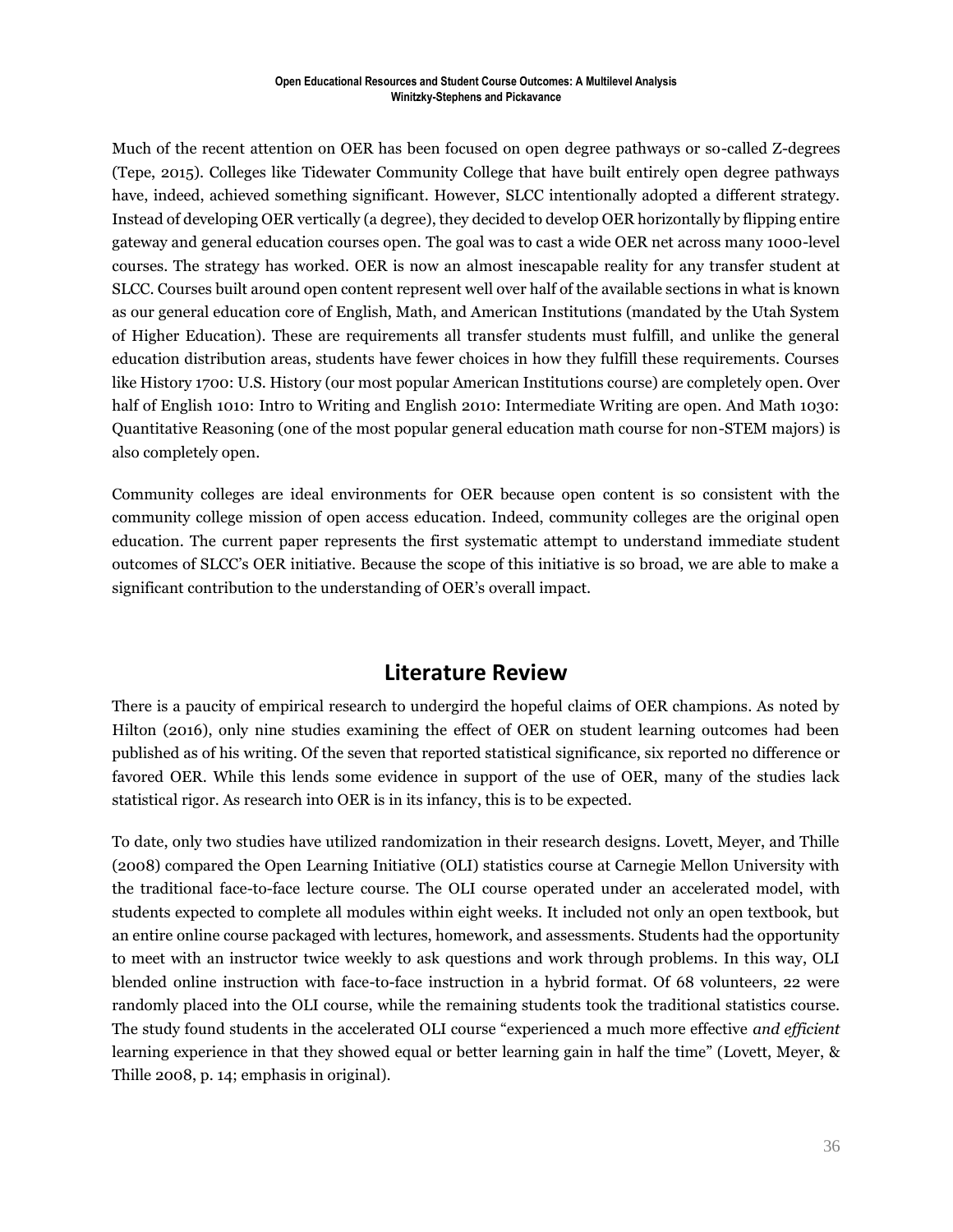Bowen, Chingos, Lack, and Nygren (2014) expanded the analysis to six higher education institutions. They replicated the method used by Lovett et al. (2008) and randomized 605 participants into either a traditional statistics course or the hybrid OLI course. They were also able to include student-level controls for demographic and educational background. They found no significant difference between these treatment and control groups.

While the two studies to utilize randomization are important, it is worth noting that they examined student performance in a hybrid OER course, as compared to a traditional course employing a commercial text. Whatever differences were observed may be the result of instructional modality, rather than the OER textbook per se.

Feldstein et al. (2012) compared the pass/fail rate in OER and traditional courses and found no difference. However, all sections of each course were either OER or traditional, so no direct comparison could be made. In addition, no student- or instructor-level controls were included to account for individual variation.

Hilton and Laman (2012) performed a similar analysis, but were able to account for the effect of the course itself and that of the instructor. They did this by including data from the same instructors from the previous semester, before OER was implemented. The results strongly favored OER: average course grades and final exam scores were higher in OER sections, and students were less likely to drop. However, significance was not discussed, so we have no way of knowing if these differences are causal or if they simply represent random variation.

Fischer, Hilton, Robinson, and Wiley (2015) utilized propensity score matching in an effort to mimic an experimental design. They paired students enrolled in OER courses with students in traditional courses on the basis of age, gender, and ethnicity. Matching on these three demographic characteristics rendered the "treatment" (OER) and "control" (traditional) groups more similar to one another and eliminated some of the variability introduced by students making individual enrollment choices. The authors examined course completion, passing, course grade, and enrollment intensity for 15 courses. Each course had both OER and traditional sections, and the analysis was done for separately for each course. This resulted in 45 distinct regression analyses. In the majority of analyses, the authors found no significant difference between OER and traditional sections. When differences did appear, they tended to favor OER.

Propensity score matching is a powerful technique. However, age, gender, and ethnicity are not the only individual characteristics that may lead to a decision to enroll in an OER versus traditional course. Other demographic variables that may account for these differences are socioeconomic status, parents' education, parental status, and employment status, among others. In addition, educational experience and academic ability are likely important factors to take into account. Thus, matching is not preferable to true randomization, but it is a close approximation.

In the only study identified by Hilton (2016) as controlling for both student and instructor variables, Allen, Guzman-Alvarez, Molinaro, and Larsen (2015) examined the effect of using an OER text in several sections of a chemistry course. Instructors taught at least two sections of the course, assigning some sections the traditional text and some sections the OER text. In this way, the instructor effect could be minimized. To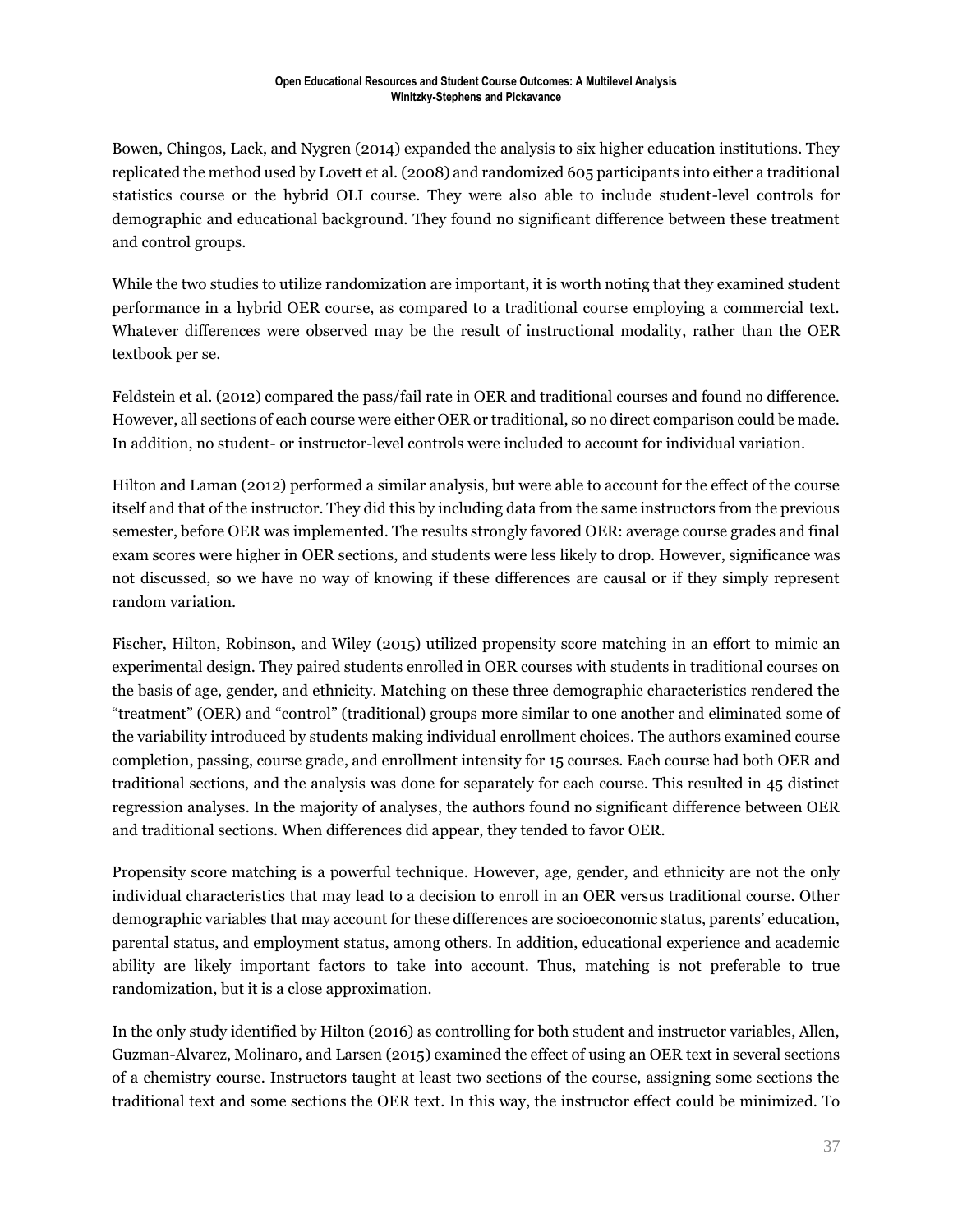control for differences between students, the researchers administered study-habit and attitude questionnaires. While this was not a true experiment, every effort was made to control for individual variation. The authors found no significant difference in student learning outcomes between OER and traditional sections.

Taken together, these results are promising. It appears that OER can deliver comparable results for students as traditional textbooks, but at no cost. However, more research is needed across multiple contexts to further investigate the connection between the use of OER and student learning. The current study contributes to this literature by applying a rigorous multilevel methodology to a larger sample of students over a longer period of time.

### **Data and Method**

#### **Data**

The OER initiative began in earnest at Salt Lake Community College in Summer 2014. As we wanted a comparison group, we pulled course-level data from each semester between Fall 2012 and Spring 2016. Courses were included if at least one section had been taught using an OER text during this period. This resulted in 37 courses over a wide range of general education subjects, each with both traditional and OER sections. Figure 1 lists each of these courses.

| Subject                  | Course                                                        |
|--------------------------|---------------------------------------------------------------|
| Anthropology             | 2281                                                          |
| Art                      | 1135, 1200, 1210, 1280, 2120                                  |
| Biology                  | 1010,1400                                                     |
| <b>Business</b>          | 1050                                                          |
| Economics                | 2010                                                          |
| Education                | 1020                                                          |
| English                  | 2010                                                          |
| Geography                | 1000, 1300, 1400, 1700, 1780, 1800, 2920                      |
| History                  | 1700                                                          |
| Math                     | 920, 950, 990, 1010, 1030, 1050, 1060, 1100, 1210, 1220, 2010 |
| <b>Political Science</b> | 1100, 2300                                                    |
| Psychology               | 1010                                                          |
| Sociology                | 1010                                                          |
| Writing                  | 900                                                           |

*Figure 1.* Courses included in the dataset.

Every section and every semester of each course is included in the dataset, netting 34,146 enrollments over 11 semesters. We also included background characteristics for each student enrolled in these courses: age, gender, race, new student status, former concurrent status, accumulated credits, and overall GPA at time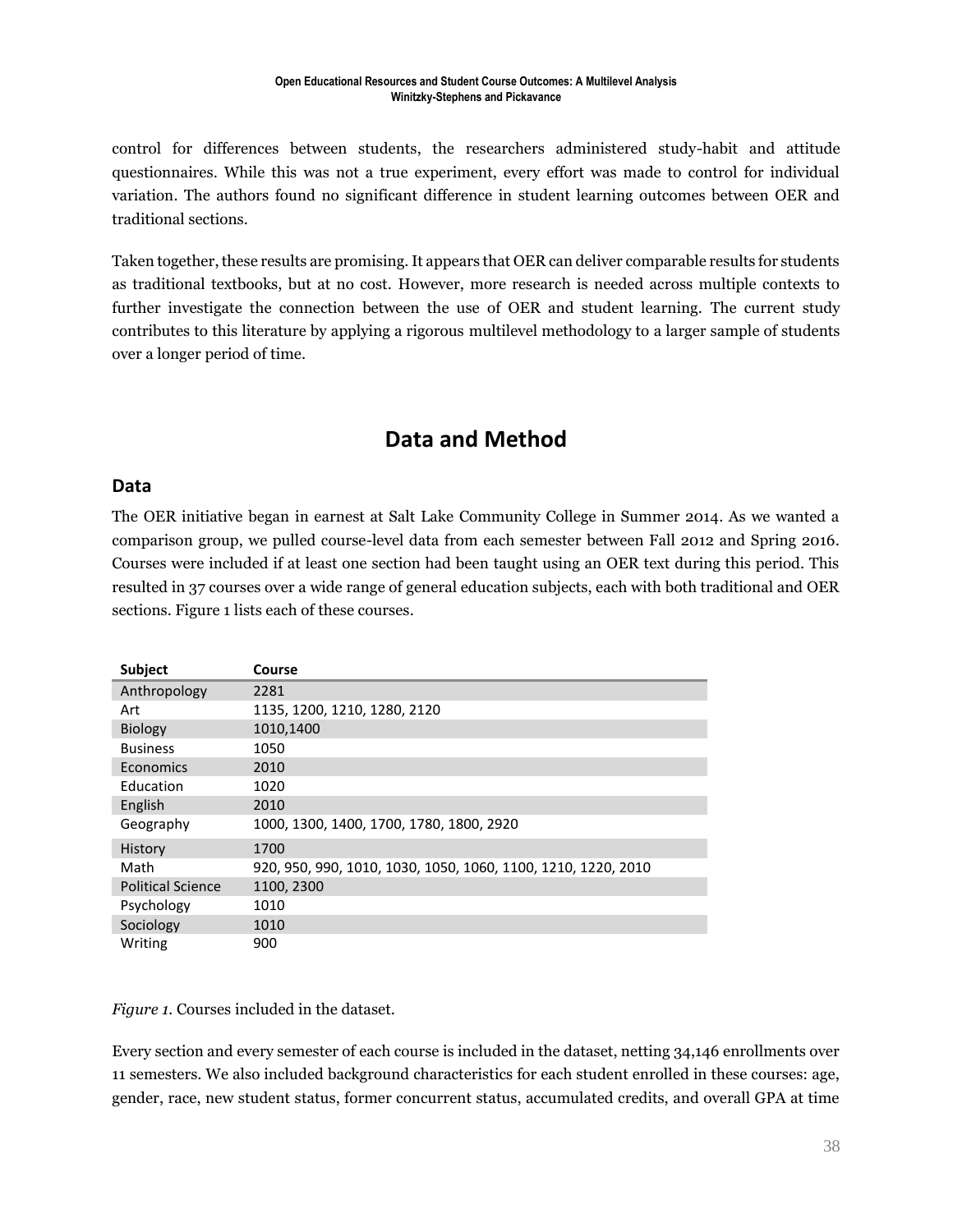of enrollment. It should be noted that students will be duplicated in this dataset if they took more than one of the selected courses, or if they retook a single course. Thus, a single row represents not a student, but a course enrollment. There were 23,430 unique student ID numbers in the dataset. This means roughly 30% were duplicates. While this scenario is not ideal from the standpoint of classical regression, the multilevel modelling technique we employ can easily account for this duplication.

While there were no OER courses taught at SLCC prior to Summer 2014, we included these semesters in the analysis because several courses transitioned completely to OER after this point. Thus, for several courses, there would be no traditional course for comparison. After inspecting the data closely, we found there were some slight demographic changes over this time period: the average proportion of men enrolled between Fall 2012 and Spring 2014 was 52%; after this point it was 49%. Similarly, the average proportion of white students declined from 69% to 67%. There was a concomitant increase in the proportion of Hispanic students from 15% to 17%. There was essentially no change in age, overall GPA, or proportion of former concurrent (dual enrollment) students. The differences we observed are small, and we conclude that pre-Summer 2014 is comparable to later semesters.

The data come from institutional sources. Staff from the Office of Institutional Research pulled data from Banner tables during Fall semester 2016. In addition, staff from the Office of Educational Initiatives keep detailed records of which instructors in which sections choose to employ OER in their classrooms.

Because all data were drawn from our in-house student information system (Banner), missing data was rare. The only variable with a significant amount of missing data was GPA. As students in their first semester in college have not had time to accrue a GPA history, nearly all of the missing data in the GPA field is for new students. Missing data accounts for 17% of GPA observations. When we attempted a multiple imputation technique, modeling GPA using demographic characteristics, substantive changes to our main findings resulted. This indicates poor modeling of the missing data, perhaps due to its non-random nature: only and all new students were missing this field. To ameliorate this issue, we divided the dataset into two groups—new and continuing students—and modeled them separately.

### **Method**

This analysis utilizes a multilevel approach. Multilevel modeling (MLM), also known as hierarchical linear modeling, is an extension of regression analysis that enables us to include indicators at different levels of analysis and define the structure of the relationship between variables as hierarchical. For example, a researcher interested in how 5th graders in the United States perform on a standardized test recognizes that performance can be influenced by differences at the individual, classroom, school, district, and state level. Using MLM, they can structure their analysis in such a way that students are nested within classrooms, classrooms are nested within schools, schools are nested within districts, and districts are nested within states (see Figure 2). Multilevel modeling allows us to take into account variation from the micro- to the meso- to the macro-level. For a fuller treatment of this methodology, see Woltman, Feldstain, MacKay, and Rocchi (2012), Gelman and Hill (2007), and Gelman (2006).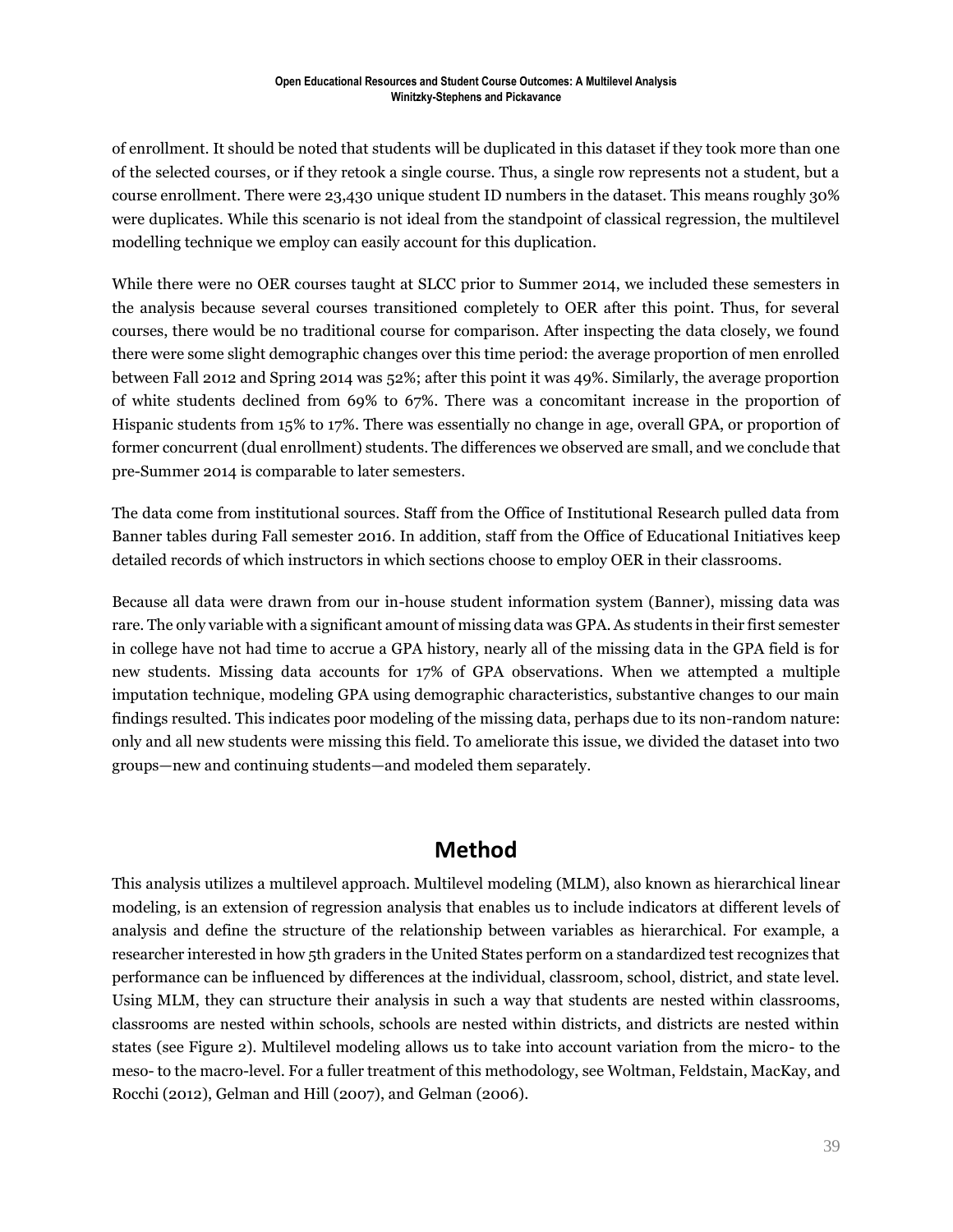

*Figure 2*. MLM illustration.

For the purposes of the current analysis, we have three levels, which are modeled as random effects: student, instructor, and course. At the student level, we can control for demographic characteristics such as age, gender, and race, as well as past performance such as accumulated credits and overall GPA. We also include student as a random effect because each student may enroll in more than one course. The effect of individual instructors can be captured at the next level, along with instructors' choice to assign an OER or traditional text. At the class level, we can control for the effect of individual course, course level (development education, 1000- or 2000-level), and subject (e.g., Math, Writing, English, Biology). Multilevel modeling is an appropriate analytical tool for these data because, though we are not interested in group effects, students are nested within instructors and courses, and thus do not constitute independent observations.

Model assumptions for the MLM methodology mirror those for OLS. First, variables must have a linear relationship, though there are variants of MLM that can deal with nonlinearity. Second, error terms are normally distributed at each level of the model. Third, we assume populations variances are equal. The final assumption for classical regression is that of independent observations. In this, MLM differs slightly, as it is designed to handle situations in which observations are correlated with one another by virtue of their being nested. However, MLM does require errors to be uncorrelated at different levels. Regression diagnostics and postestimation demonstrate the data meet these assumptions. Though residuals were not perfectly normally distributed, Gelman and Hill (2007) argue this methodology is quite robust, and "the normality or otherwise of residuals doesn't affect the parameter estimates in multilevel modes" (p. 46). We use Stata/IC version 14.2 to perform all analyses, using the *mixed* command for the continuous dependent variable, and *melogit* for the binary dependent variables.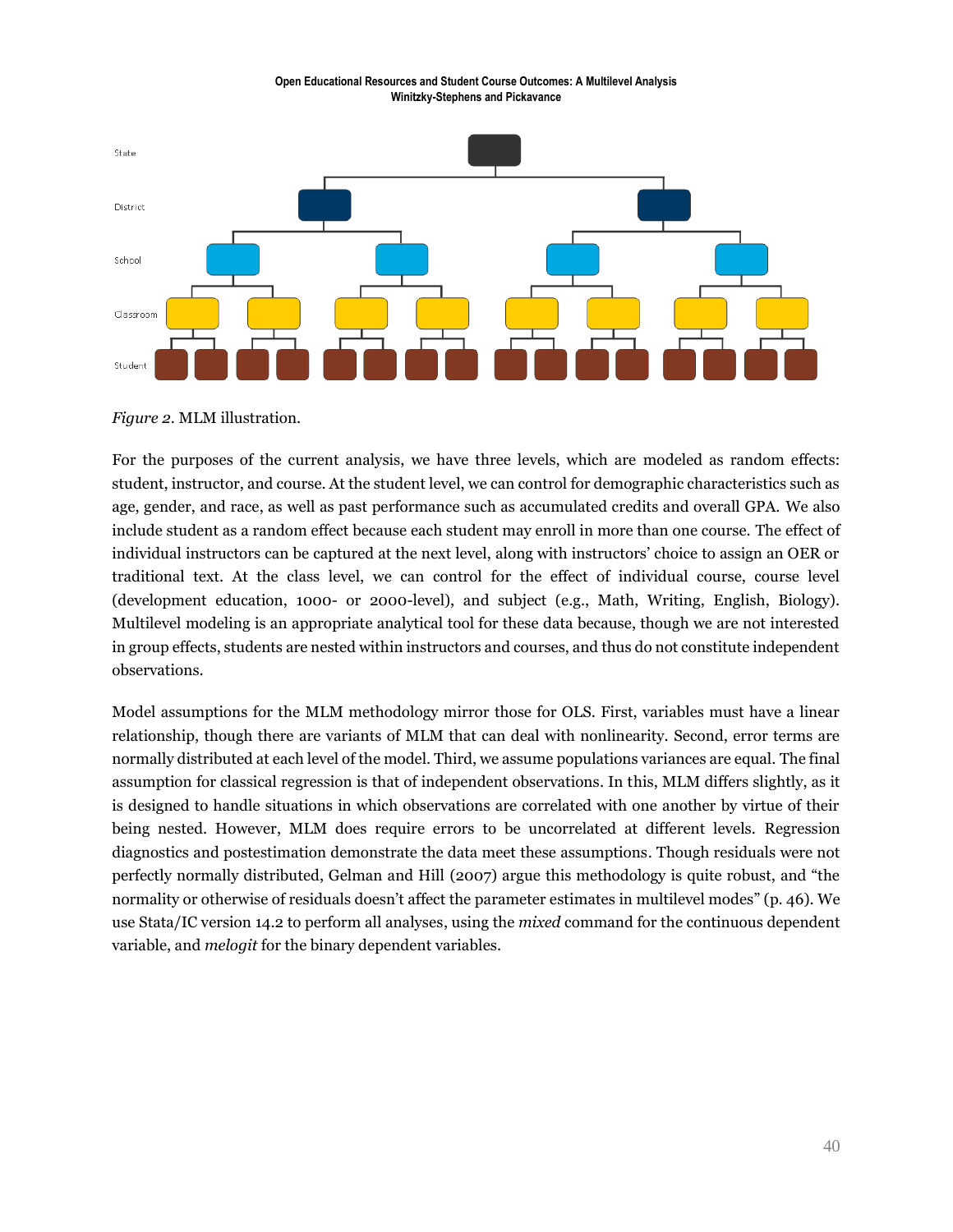| Level      | <b>Variables</b>                          |
|------------|-------------------------------------------|
| Student    | Age                                       |
| (Level 1)  | Gender                                    |
|            | Race                                      |
|            | New student                               |
|            | Former concurrent                         |
|            | Accumulated credits (continuing students) |
|            | Overall GPA (continuing students)         |
| Instructor | <b>OER</b>                                |
| (Level 2)  |                                           |
| Course     | Course level (Dev Ed., 1000, 2000)        |
| (Level 3)  | Subject (Math, Biology)                   |

*Figure 3.* Independent variables included in analysis.

### **Dependent Variables**

We use three measures of student success: course grade, pass/fail, and withdraw. These are modeled at the student level. Thus, we can understand individual outcomes while taking into account larger factors such as OER use in the classroom. While longer-term consequences of OER, such as completion and transfer, would be illuminating, these data are not available at this early juncture.

Course grade is reported on a standard letter scale, which we converted to numeric (" $A"=4$ , " $A$ -"=3.7, "B+"=3.3, etc.) for ease of analysis. Grades of "W", "I", and "AU" were coded as 0. The pass/fail is a dummy variable, created from course grade. Pass was set equal to 1, and defined as C- or above. As with numeric grade, "W," "I," and "AU" were coded as 0. Finally, withdraw was also constructed as a dummy variable, with "W" observations equal to 1 and all others equal to 0.

### **Independent Variables**

Our main independent variable is the use of an OER text in the classroom. This is a dummy variable, coded as 1 if an instructor chose to use OER, and 0 if an instructor used a traditional text.

In order to isolate the effect of OER use on student success, we included several controls. This study contains three levels of analysis. Student, course, and instructor are modeled as random effects. This means all other variables are nested within them. The majority of independent variables are measured at the student level. In order to account for basic demographic differences between students, we included age, gender, and race. Age is an interval variable, so did not require any manipulation. Gender is coded as a dummy variable (1=Male), and race is simplified as white (1) and underrepresented minority (0). We included Hispanic as a dummy variable in some models, but the effect was small. We also attempted to account for student ability by including former concurrent status (dummy). For continuing students, we also controlled for earned credits and overall GPA.

We also felt it was important to control for the level of the course. Developmental education courses (0900level) were coded as 1; freshman-level (1000) courses were coded as 2; sophomore-level (2000) courses were coded as 3. Finally, we included dummy variables for math and biology courses. These courses tend to pose greater difficulty for students, with lower pass rates and lower average course grades. As the first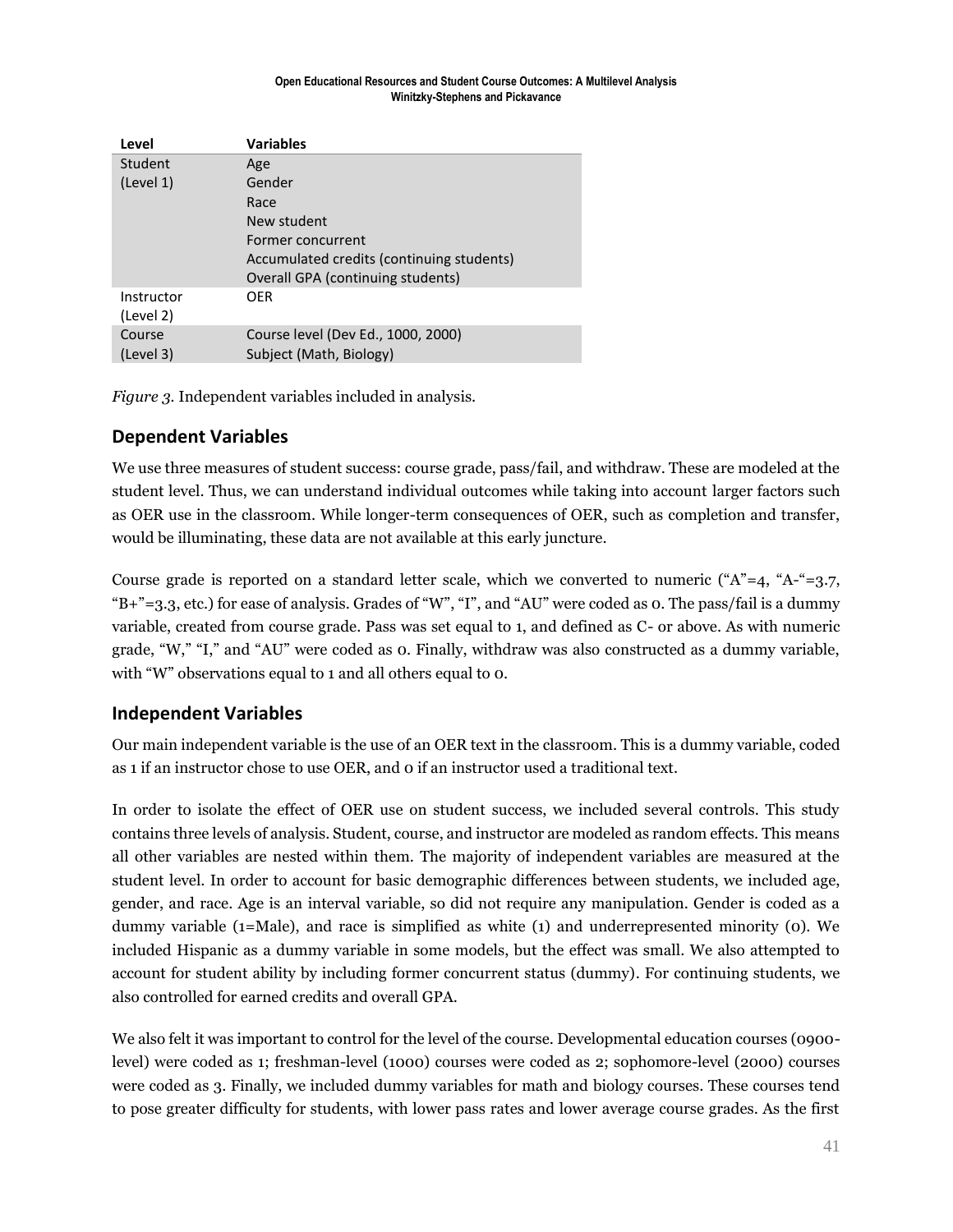instructors to employ OER at our institution were math teachers, this could have a strong impact on the perception of OER outcomes.

### **Results**

### **Descriptive**

While our dataset is quite large, encompassing more than 34,000 enrollments over 11 semesters, it is not experimental in design. Figure 4 shows the number of enrollments in each section of each course by semester. While OER started out quite slowly in Summer 2014, it has grown such that the majority of sections of the selected courses are taught using an OER text.

|                  | <b>Enrollment count</b> |       |  |  |  |  |
|------------------|-------------------------|-------|--|--|--|--|
| Semester         | <b>Traditional</b>      | OER   |  |  |  |  |
| <b>Fall 2012</b> | 3,090                   |       |  |  |  |  |
| Spring 2013      | 3,073                   |       |  |  |  |  |
| Summer 2013      | 1,600                   |       |  |  |  |  |
| <b>Fall 2013</b> | 3,438                   |       |  |  |  |  |
| Spring 2014      | 3,849                   |       |  |  |  |  |
| Summer 2014      | 1,416                   | 131   |  |  |  |  |
| <b>Fall 2014</b> | 3,576                   | 226   |  |  |  |  |
| Spring 2015      | 2,620                   | 1,250 |  |  |  |  |
| Summer 2015      | 855                     | 675   |  |  |  |  |
| <b>Fall 2015</b> | 1,951                   | 2,394 |  |  |  |  |
| Spring 2016      | 1,070                   | 2,912 |  |  |  |  |
| Overall          | 26,538                  | 7,588 |  |  |  |  |

*Figure 4.* Enrollments included in dataset.

Figures 5 and 6 list the independent and dependent variables used in the analysis, as well as descriptive statistics for each. As we modeled new and continuing students separately, we display these tables separately as well. As a group, continuing students tend to be older, are more likely to be female, white, and former concurrent. They also tend to earn higher grades (2.39 vs. 2.12) and pass at a higher rate (76% vs. 66%).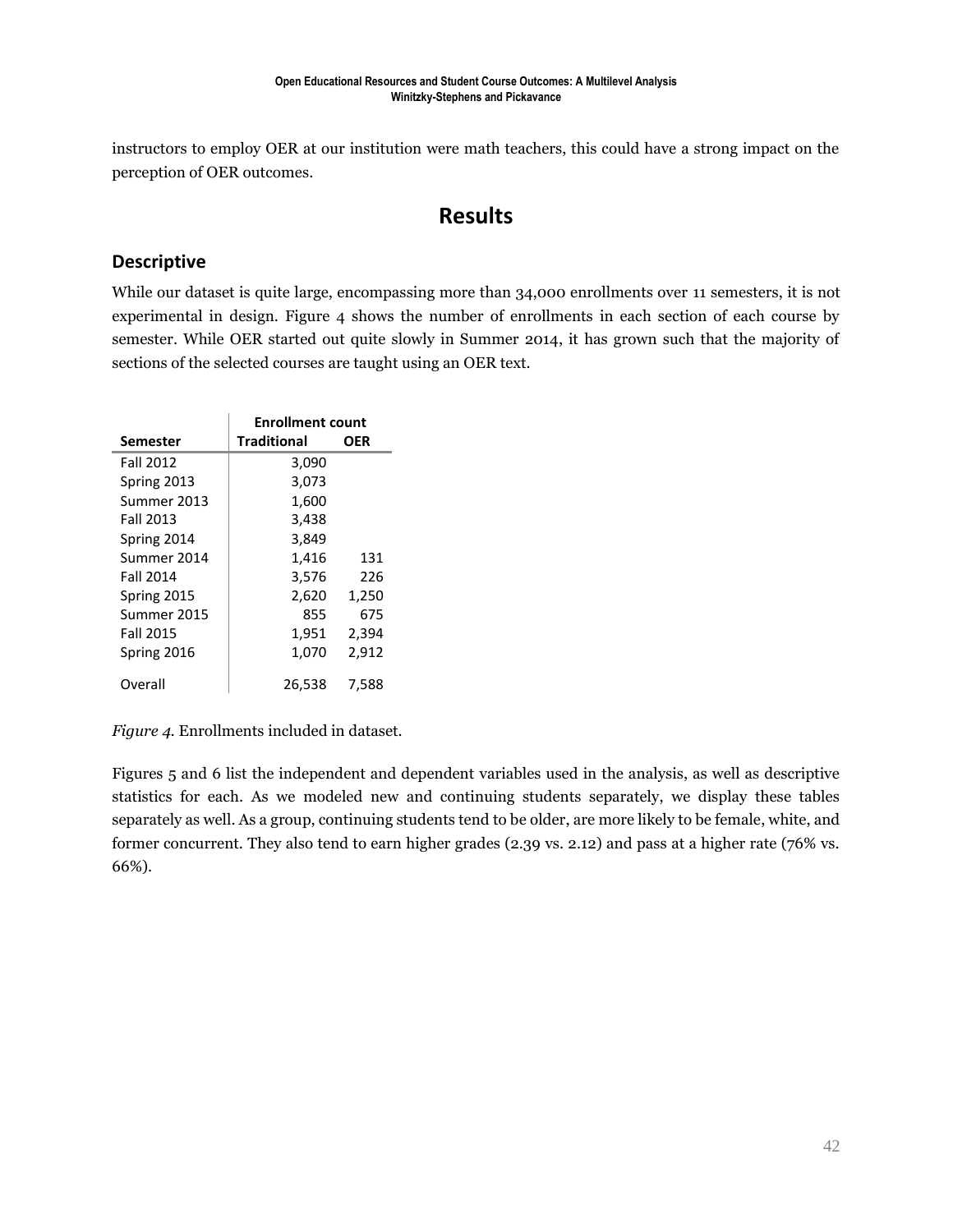| <b>Continuing Students</b> |        |        |           |              |              |  |  |  |  |  |  |
|----------------------------|--------|--------|-----------|--------------|--------------|--|--|--|--|--|--|
| <b>Variable</b>            | N      | Mean   | Std. Dev. | Min.         | Max.         |  |  |  |  |  |  |
| Age                        | 28,302 | 25.083 | 7.478     | 13           | 82           |  |  |  |  |  |  |
| Male                       | 28,302 | 0.496  | 0.500     | 0            | 1            |  |  |  |  |  |  |
| White                      | 27,972 | 0.697  | 0.460     | 0            | 1            |  |  |  |  |  |  |
| <b>Hispanic</b>            | 28,302 | 0.161  | 0.367     | 0            | 1            |  |  |  |  |  |  |
| Former                     | 28,302 | 0.330  | 0.470     | 0            | 1            |  |  |  |  |  |  |
| concurrent                 |        |        |           |              |              |  |  |  |  |  |  |
| GPA                        | 28,302 | 3.094  | 0.690     | 0.09         | 4            |  |  |  |  |  |  |
| Accumulated                | 28,289 | 31.622 | 22.575    | 0            | 210.62       |  |  |  |  |  |  |
| credits                    |        |        |           |              |              |  |  |  |  |  |  |
| <b>OER</b>                 | 28,302 | 0.228  | 0.419     | 0            | 1            |  |  |  |  |  |  |
| Course level               | 27,989 | 1.968  | 0.387     | $\mathbf{1}$ | 3            |  |  |  |  |  |  |
| <b>MATH</b>                | 28,302 | 0.308  | 0.461     | 0            | $\mathbf{1}$ |  |  |  |  |  |  |
| <b>BIOL</b>                | 28,302 | 0.082  | 0.274     | 0            | $\mathbf{1}$ |  |  |  |  |  |  |
| Grade                      | 28,278 | 2.385  | 1.492     | 0            | 4            |  |  |  |  |  |  |
| Pass                       | 26,587 | 0.757  | 0.429     | 0            | 1            |  |  |  |  |  |  |
| w                          | 28,302 | 0.053  | 0.224     | 0            | 1            |  |  |  |  |  |  |

*Figure 5.* Table of descriptive statistics – Continuing students.

| <b>New Students</b> |       |        |           |      |      |  |  |  |  |  |
|---------------------|-------|--------|-----------|------|------|--|--|--|--|--|
| <b>Variable</b>     | N     | Mean   | Std. Dev. | Min. | Max. |  |  |  |  |  |
| Age                 | 5,824 | 23.504 | 7.612     | 15   | 80   |  |  |  |  |  |
| Male                | 5,824 | 0.534  | 0.499     | 0    | 1    |  |  |  |  |  |
| White               | 5,761 | 0.648  | 0.478     | 0    | 1    |  |  |  |  |  |
| <b>Hispanic</b>     | 5,824 | 0.172  | 0.378     | 0    | 1    |  |  |  |  |  |
| Former              | 5.824 | 0.019  | 0.138     | 0    | 1    |  |  |  |  |  |
| concurrent          |       |        |           |      |      |  |  |  |  |  |
| <b>OER</b>          | 5,824 | 0.197  | 0.397     | 0    | 1    |  |  |  |  |  |
| Course level        | 5,673 | 1.872  | 0.420     | 1    | 3    |  |  |  |  |  |
| MATH                | 5,824 | 0.215  | 0.411     | 0    | 1    |  |  |  |  |  |
| <b>BIOL</b>         | 5,824 | 0.047  | 0.211     | 0    | 1    |  |  |  |  |  |
| Grade               | 5,817 | 2.108  | 1.605     | 0    | 4    |  |  |  |  |  |
| Pass                | 5,462 | 0.657  | 0.475     | 0    | 1    |  |  |  |  |  |
| w                   | 5,824 | 0.051  | 0.221     | 0    | 1    |  |  |  |  |  |

*Figure 6.* Table of descriptive statistics – New students.

As can be observed in the table of correlations below, OER is not significantly correlated with the three measures of course success. Instead we see the importance of student-level characteristics such demographic and academic background, as well course-level indicators such as subject.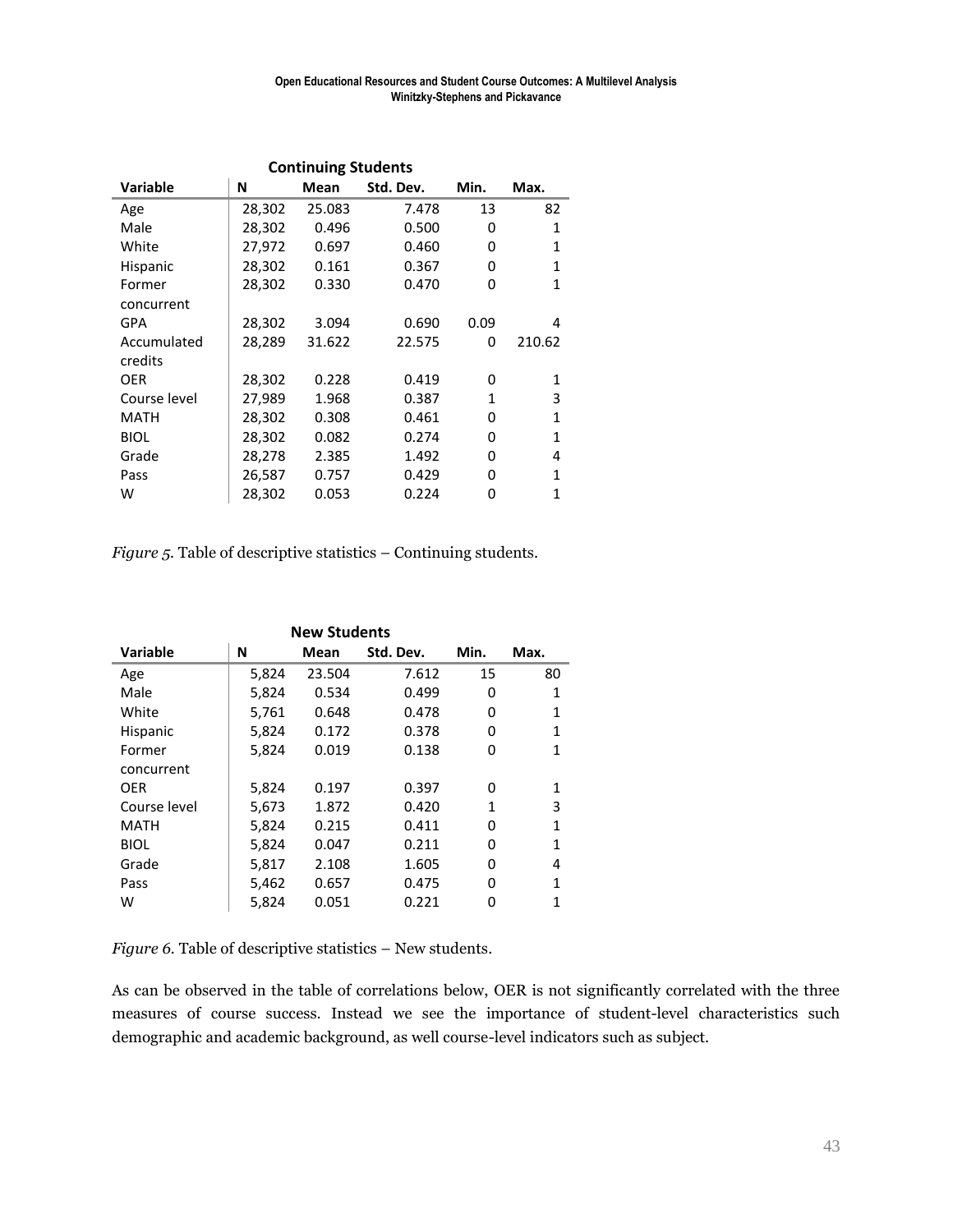| <b>Open Educational Resources and Student Course Outcomes: A Multilevel Analysis</b><br><b>Winitzky-Stephens and Pickavance</b> |            |                       |           |           |                  |                |                    |           |                      |             |          |                 |                 |             |
|---------------------------------------------------------------------------------------------------------------------------------|------------|-----------------------|-----------|-----------|------------------|----------------|--------------------|-----------|----------------------|-------------|----------|-----------------|-----------------|-------------|
|                                                                                                                                 | Grade Pass |                       | W         | Age       | Male             |                | White Hispanic New | student   | Former<br>concurrent | Credits GPA |          | <b>OER</b>      | Course<br>level | <b>MATH</b> |
| Grade                                                                                                                           | 1.000      |                       |           |           |                  |                |                    |           |                      |             |          |                 |                 |             |
| Pass                                                                                                                            | $0.879*$   | 1.000                 |           |           |                  |                |                    |           |                      |             |          |                 |                 |             |
| W                                                                                                                               | $-0.345*$  | <b>NA</b>             | 1.000     |           |                  |                |                    |           |                      |             |          |                 |                 |             |
| Age                                                                                                                             | $0.087*$   | $0.077*$              | $0.013*$  | 1.000     |                  |                |                    |           |                      |             |          |                 |                 |             |
| Male                                                                                                                            | $-0.068*$  | $-0.057*$             | $0.016*$  | $-0.007*$ | 1.000            |                |                    |           |                      |             |          |                 |                 |             |
| White                                                                                                                           | $0.108*$   | $0.095*$              | $-0.009$  | $0.077*$  | $0.034*$         | 1.000          |                    |           |                      |             |          |                 |                 |             |
| Hispanic                                                                                                                        |            | $-0.067$ $-0.057$ $*$ | 0.002     | $-0.072*$ | $-0.050*$        | $-0.660*1.000$ |                    |           |                      |             |          |                 |                 |             |
| New student                                                                                                                     | $-0.069*$  | $-0.085*$             | $-0.003$  | $-0.079*$ | $0.028*$         | $-0.040*$      | $0.012*$           | 1.000     |                      |             |          |                 |                 |             |
| Former concurrent                                                                                                               | $0.022*$   | $0.025*$              | $-0.018*$ | $-0.315*$ | $-0.026*$        | $0.045*$       | $-0.006$           | $-0.261*$ | 1.000                |             |          |                 |                 |             |
| Credits                                                                                                                         | $0.063*$   | $0.078*$              | 0.009     | $0.224*$  | $-0.029*$        |                | $0.034* -0.034*$   | $-0.500*$ | $0.125*$             | 1.000       |          |                 |                 |             |
| <b>GPA</b>                                                                                                                      | $0.424*$   | $0.365*$              | $-0.084*$ |           | $0.166* -0.106*$ |                | $0.126* -0.084*$   | <b>NA</b> | $-0.028*$            | $0.150*$    | 1.000    |                 |                 |             |
| <b>OER</b>                                                                                                                      | 0.008      | 0.006                 | 0.007     | $-0.022*$ | $-0.018*$        | 0.009          | 0.002              | $-0.028*$ | $0.015*$             | 0.01        | 0.006    | 1.000           |                 |             |
| Course level                                                                                                                    | $0.036*$   | 0.024                 | 0.004     | 0.003     | $0.047*$         |                | $0.043* -0.044*$   | $-0.091*$ | $0.054*$             | $0.155*$    | $0.044*$ | $-0.061*$ 1.000 |                 |             |
| <b>MATH</b>                                                                                                                     | $-0.128*$  | $-0.099*$             | $0.067*$  | $0.041*$  | $0.018*$         |                | $0.024* -0.013*$   | $-0.077*$ | $-0.008$             | $0.094*$    | $0.069*$ | $0.075*$        | $-0.422*$       | 1.000       |
| <b>BIOL</b>                                                                                                                     | $-0.021*$  | 0.004                 | $-0.015*$ | $-0.056*$ | 0.002            | $0.029*$       | $-0.021*$          | $-0.050*$ | $0.060*$             | $0.025*$    | $-0.003$ | $0.011*$        | $0.036*$        | $-0.184*$   |

 $*p<0.05$ 

#### *Figure 7.* Table of correlations (pairwise).

An initial examination of the data (see Figure 8) uncovers few significant differences between courses employing OER and traditional texts. Overall, OER and non-OER courses are statistically indistinguishable in independent samples *t*-tests (average course grade) and *z*-tests for proportions (pass and withdraw rates). However, OER courses had lower pass rates in their first semester of implementation, higher withdraw rates in the second semester, and lower average course grades in the first two semesters. They quickly caught up and are now comparable. In fact, average grades in OER courses were significantly higher than those in their traditional counterparts in Fall 2015.

|                  | Average grade      |            | Pass rate          |            | <b>Withdraw rate</b> |            |  |
|------------------|--------------------|------------|--------------------|------------|----------------------|------------|--|
| <b>Semester</b>  | <b>Traditional</b> | <b>OER</b> | <b>Traditional</b> | <b>OER</b> | <b>Traditional</b>   | <b>OER</b> |  |
| Summer 2014      | 2.49               | $1.61***$  | 71%                | 58%**      | 7%                   | 10%        |  |
| <b>Fall 2014</b> | 2.36               | $2.07**$   | 74%                | 70%        | 4%                   | $8%***$    |  |
| Spring 2015      | 2.38               | 2.40       | 74%                | 76%        | 5%                   | 6%         |  |
| Summer 2015      | 2.48               | 2.58       | 78%                | 81%        | 6%                   | 5%         |  |
| <b>Fall 2015</b> | 2.27               | $2.40**$   | 73%                | 74%        | 5%                   | 5%         |  |
| Spring 2016      | 2.36               | 2.32       | 72%                | 74%        | 5%                   | 6%         |  |
| Overall          | 2.37               | 2.36       | 74%                | 74%        | 5%                   | 6%         |  |

\* *p*<0.05

\*\* *p*<0.01

*Figure 8.* Average grade, Pass, and Withdraw rates for traditional and OER courses, Summer 2014-Spring 16.

There are several possible explanations for the poorer outcomes in Summer and Fall 2014. It may be the case that the OER initiative was experiencing growing pains, and that it took a few semesters for teachers to adjust their pedagogy to this new instructional resource. Examining the data more closely however, we observed that the only OER subjects on offer at these early stages were math courses (see Appendix). In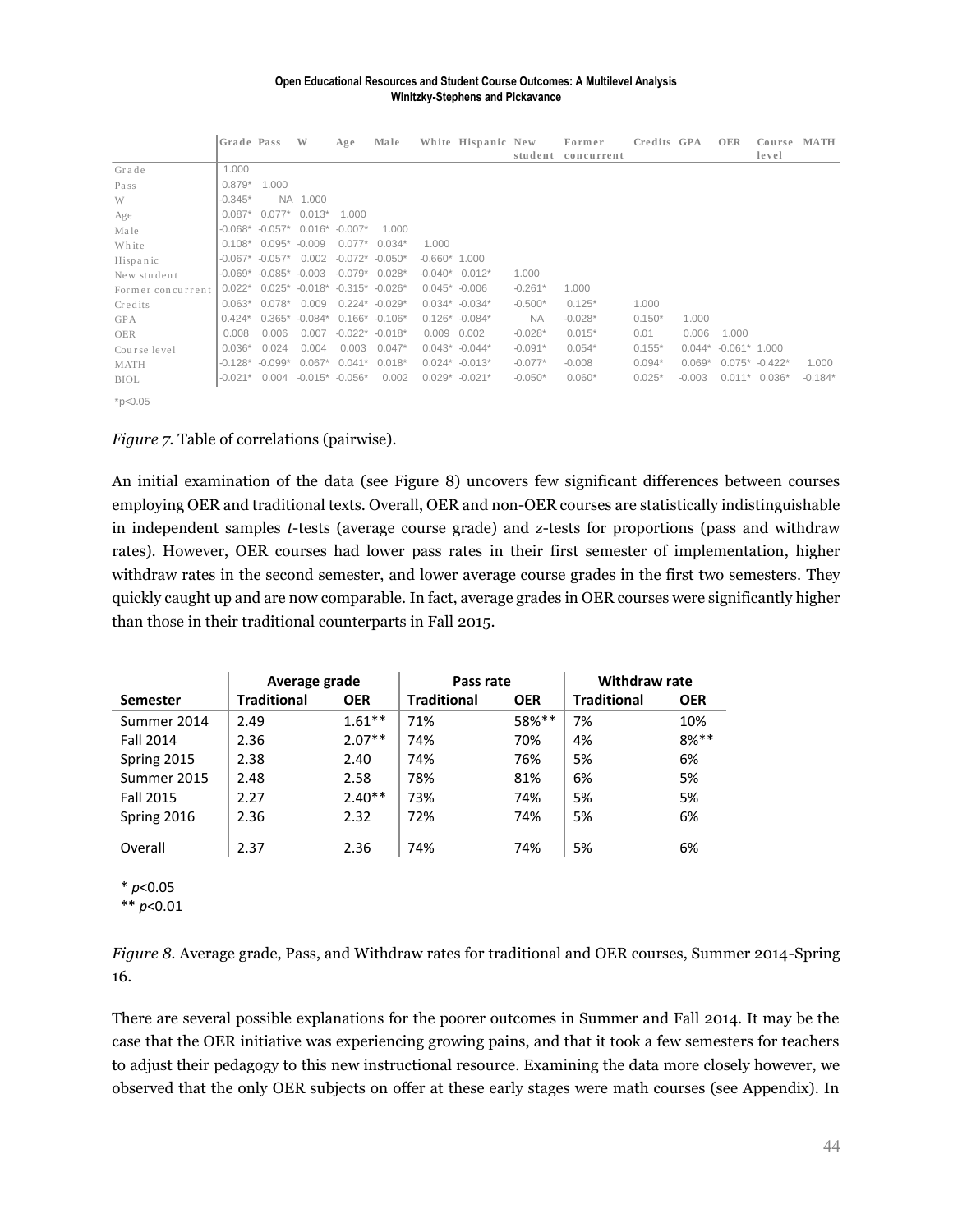general, students tend to struggle more in math, and academic outcome measures are typically lower in these courses, as compared to other subjects. The differences we observe may be more a reflection of the difficulty of the course than the effect of OER per se. Because all early OER courses were in math, we were unable to test this hypothesis. Removing math courses and replicating the analysis eliminates the OER comparison group altogether, rendering *t*- and *z*-tests impossible.

### **Multilevel Models**

The confounding effect of subject matter illustrates the need for a model that can take such variation into account. Using MLM, we can control for course subject, course level, the idiosyncrasies of individual instructors, and the background of individual students.

Figures 9 and 10 show the results of multilevel analyses of final grade and logistic MLM analyses of pass and withdraw rates. For continuing students, use of OER is not a significant factor for any of the three dependent variable. Instead, course-level and student-level variables are more important in predicting student success: some 75% of the variability in student success can be attributed to differences between students, and not from instructor or course differences.

As we anticipated, math and biology courses tend to be more difficult. On average, students received lower grades in these courses. In addition, students tended receive lower grades in 1000- and 2000- level courses. Students who were older, white, former concurrent, and had earned fewer credits were more likely to earn a higher grade.

For a student's likelihood of receiving a C- or above, former concurrent status, race, and overall GPA were significant at the student level. The math dummy variable remained important, but the biology dummy lost significance. The direction of the coefficients was consistent for that of numeric grade.

|                        |                                                                                        |                                                                             | <b>Continuing Students</b>                                             |                                                                              |
|------------------------|----------------------------------------------------------------------------------------|-----------------------------------------------------------------------------|------------------------------------------------------------------------|------------------------------------------------------------------------------|
| Level                  | Variable                                                                               | Grade                                                                       | Pass                                                                   | Withdraw                                                                     |
| Level 3:<br>Course     | Course level<br><b>MATH</b><br><b>BIOL</b>                                             | $-0.2402*$<br>$-0.7637**$<br>$-0.4250**$                                    | $-0.4905*$<br>$-1.3734**$<br>$-0.6600$                                 | $0.5517**$<br>$1.0310**$<br>0.2067                                           |
| Level 2:<br>Instructor | <b>OER</b>                                                                             | 0.0218                                                                      | 0.0700                                                                 | 0.0744                                                                       |
| Level 1:<br>Student    | Age<br>Former concurrent<br>Male<br>White<br>Accumulated credits<br><b>Overall GPA</b> | $0.0029*$<br>$0.0860**$<br>0.0290<br>$0.1820**$<br>$-0.0009*$<br>$0.9245**$ | 0.0042<br>$0.1132*$<br>0.0329<br>$0.3307**$<br>$-0.0015$<br>$1.7126**$ | $0.0124**$<br>$-0.2139**$<br>$-0.0761$<br>$-0.0273$<br>0.0017<br>$-0.6394**$ |
| * ^^                   |                                                                                        |                                                                             |                                                                        |                                                                              |

\* *p*<0.05

\*\* *p*<0.01

*Figure 9.* Results – Continuing students.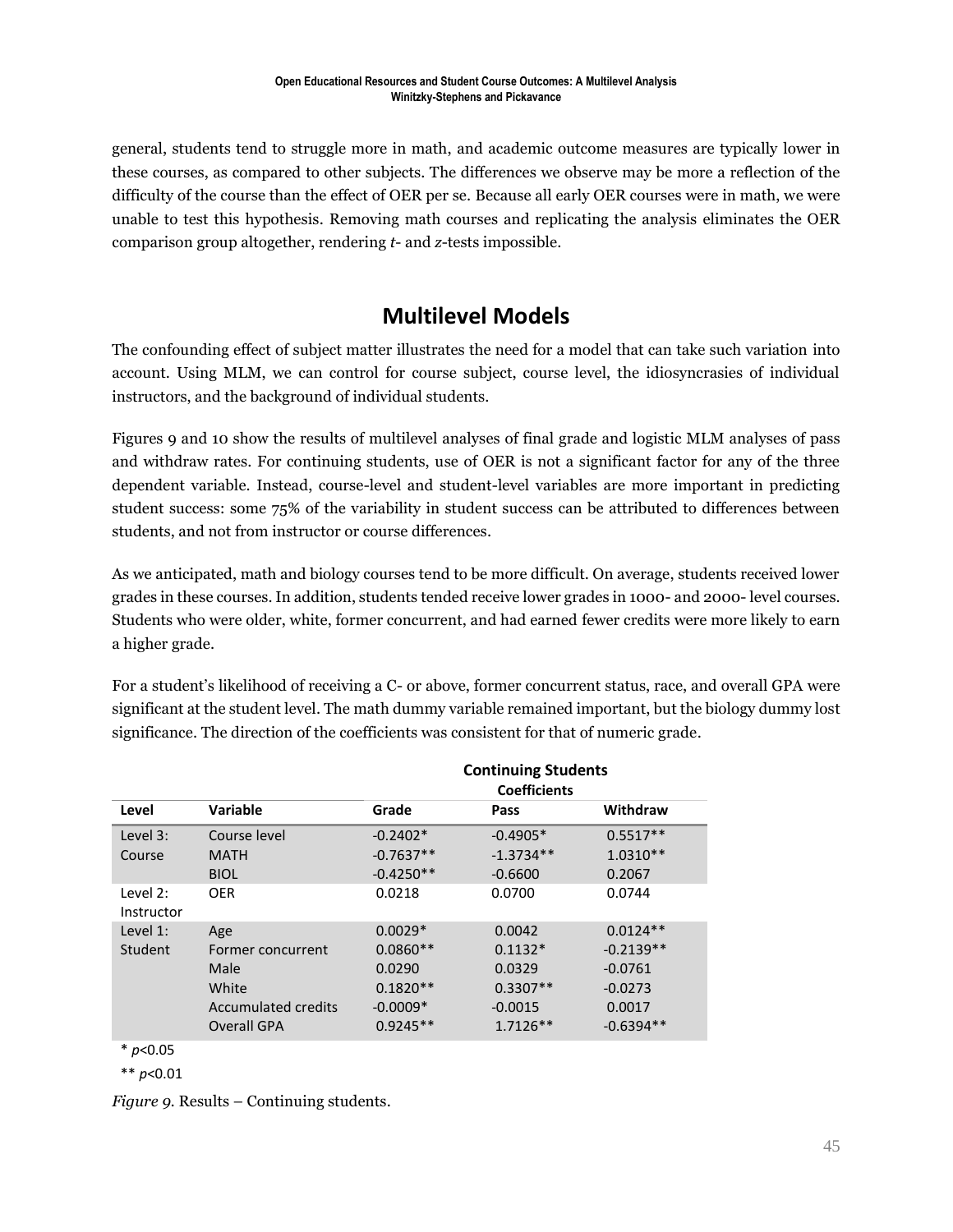For new students, OER has a slight positive impact of course grade, suggesting OER is of particular importance to first-time college students. Course level and the math dummy variable are significant and negative, as for continuing students. Older students, women, and white students tend to earn higher grades. For likelihood of passing, none of the course- or instructor-level variables are significant. Age, gender, and race remain, and in the same direction as the first model. Finally, men are more likely to withdraw from a course, as are former concurrent students, and those enrolled in higher-level courses (i.e., 1000- and 2000 level).

|                        |                   |             | <b>New Students</b><br><b>Coefficients</b> |           |
|------------------------|-------------------|-------------|--------------------------------------------|-----------|
| Level                  | Variable          | Grade       | Pass                                       | Withdraw  |
| Level 3:               | Course level      | $-0.2697*$  | $-0.4791$                                  | $0.4566*$ |
| Course                 | <b>MATH</b>       | $-0.2338*$  | $-0.4634$                                  | 0.3796    |
|                        | <b>BIOL</b>       | $-0.1874$   | $-0.1893$                                  | $-0.1561$ |
| Level 2:<br>Instructor | <b>OER</b>        | $0.1367*$   | 0.2326                                     | 0.0482    |
| Level 1:               | Age               | $0.0167**$  | $0.0435**$                                 | 0.0038    |
| Student                | Former concurrent | $-0.2786$   | $-0.3758$                                  | $0.7359*$ |
|                        | Male              | $-0.3740**$ | $-0.5924**$                                | $0.3120*$ |
|                        | White             | $0.3817**$  | $0.7522**$                                 | $-0.1366$ |

\* *p*<0.05

\*\* *p*<0.01

*Figure 10.* Results – New students.

### **Discussion**

Multilevel models examining three measures of student success demonstrated no significant difference between courses using OER and traditional textbooks for continuing students, and a small benefit for new students. Controlling for instructor-, course-, and student-level variables showed individual differences have a far greater impact on students' numeric grade and likelihood of passing or withdrawing than an instructor's use of an OER text.

There is some evidence that OER can be of particular benefit to new students. While it has no effect on likelihood of passing or withdrawing from a course, it is associated with an increase in course grade of 0.1367: small, but not insignificant. It is unclear whether this finding can be attributed to true differences between new and continuing students, or is simply an artifact of insufficient controls. We are able to account for past experiences and abilities of continuing students in the form of accumulated credits and college GPA, but we lack this control for new students. We suspect new students truly do behave differently. For example, a far smaller proportion of new students were former concurrent: 14% vs. 47%.

Nevertheless, we have shown that OER can be implemented in the classroom with no adverse effect on students' grades, or likelihood to pass or withdraw. The cost of a new textbook varies considerably, but the National Association of College Stores (NACS) estimated students spend, on average, \$67 for each course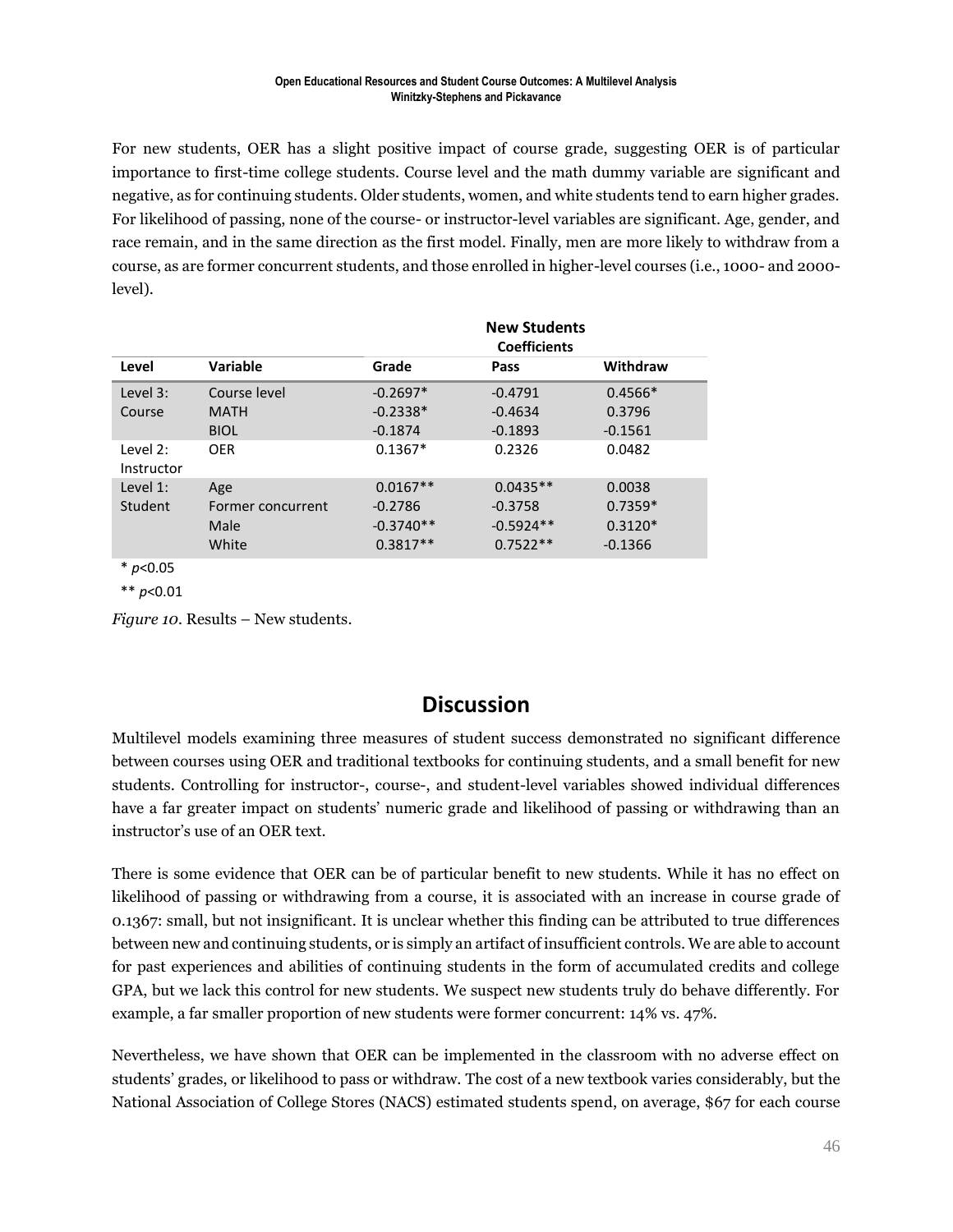material such as a textbook (NACS, 2015). This figure includes new, used, and digital texts, access codes, and custom course packs, so it likely underestimates the cost of required texts for introductory courses. However, at this price point, the 7,588 students enrolled in OER courses at SLCC since Summer 2014 might have spent over \$500,000 on textbooks had they taken traditional courses. This represents a tremendous cost savings for students, with no discernible difference in learning outcomes.

### **Limitations and Future Research**

The current study, while utilizing a rigorous methodology, was not without its limitations. The goal of any type of regression, including MLM, is to control for confounding variables so as to isolate the effects of the primary independent variable—in our case, the use of OER. Regression is an attempt to mimic an experimental design, which controls for confounding variables naturally by way of randomization. As with any regression analysis, we were unable to account for all of the variation we observed between students. For example, we suspect that a course's delivery modality (i.e., lecture, online, hybrid) might have a strong impact on outcomes, and there might be an interaction between modality and OER. However, information on course modality was not available at the time of analysis.

In addition, as this study was not a true experiment, we were unable to fully control for differences between students. The difficulties we encountered in attempting to model the effects of OER for new and continuing students bear this out. The most powerful tool, given the current data, would combine propensity score matching with MLM. Time constraints did not allow us to pursue such a method.

Finally, while proximate success measures like the ones employed in this study are useful, we are most interested in longer-term student outcomes. The ultimate test of OER is whether it aids students in achieving their educational goals. Are OER students more likely to return the following semester, and the next, until they complete their degree? Does OER free up resources so students are able to take more courses each semester? We do not currently have the tools to perform such an analysis, but we are hopeful that with time, we may be able to build a cohort and understand how OER affects long-term retention, completion, and transfer.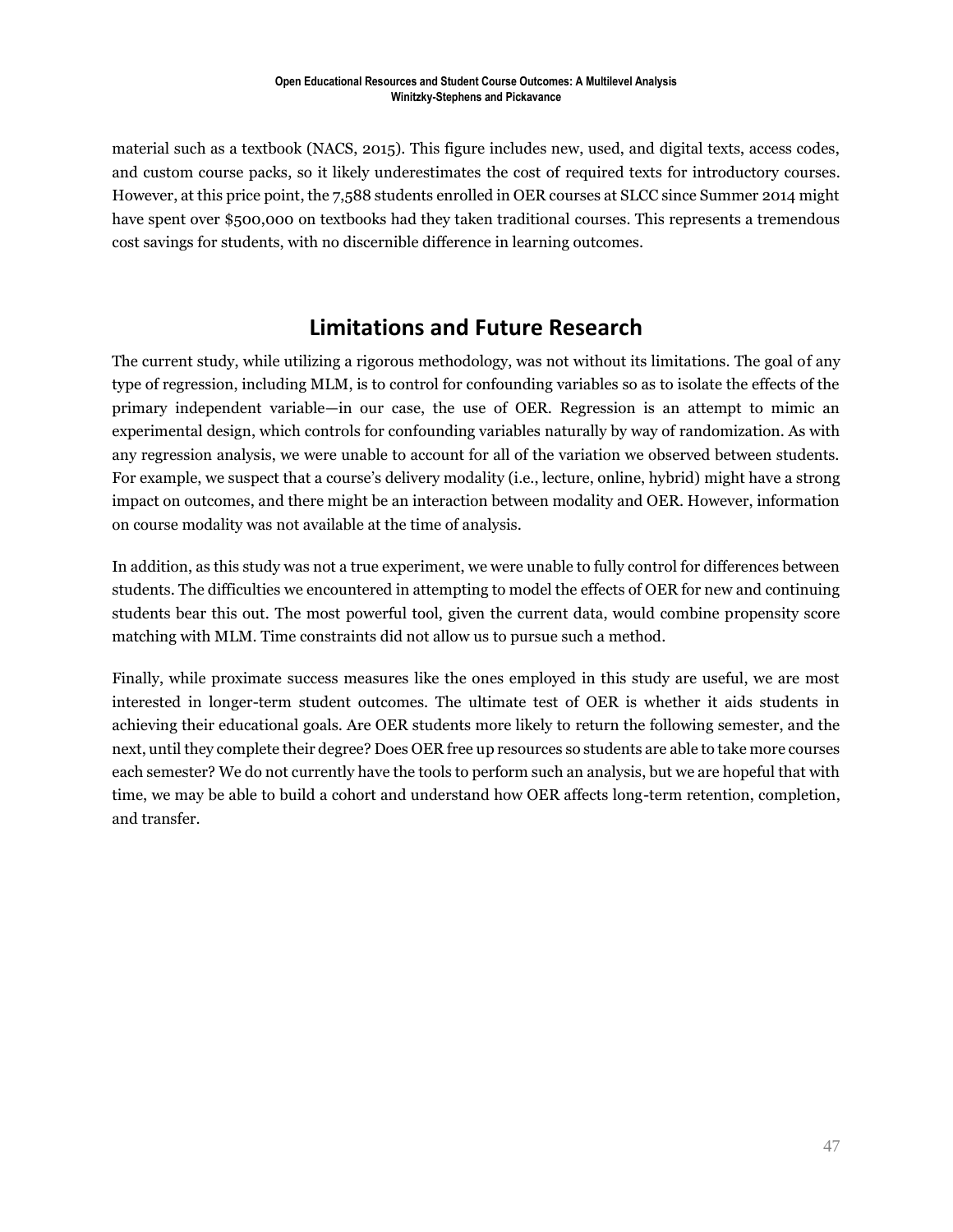### References

- Allen, G., Guzman-Alvarez, A., Molinaro, M., & Larsen, D.S. (2015, January). Assessing the impact and efficacy of the open-access ChemWiki textbook project. *Educause Learning Initiative Brief*. Retrieved from<https://net.educause.edu/ir/library/pdf/elib1501.pdf>
- Bowen, W.G., Chingos, M.M., Lack, K.A., & Nygren, T.I. (2014). Interactive learning online at public universities: Evidence from a six-campus randomized trial. *Journal of Policy Analysis and Management, 33*(1), 94-111.
- Feldstein, A., Martin, M., Hudson, A., Warren, K., Hilton, J., & Wiley, D. (2012). Open textbooks and increased student access and outcomes. *European Journal of Open, Distance and E-Learning.*
- Fischer, L., Hilton, J., Robinson, T.J., & Wiley, D.A. (2015). A multi-institutional study of the impact of open textbook adoption on the learning outcomes of post-secondary students. *Journal of Computing in Higher Education, 27*(3), 159-172.
- Gelman, A. (2006). Multilevel (hierarchical) modeling: What it can and cannot do. *Technometrics, 48*(3), 432-435.
- Gelman, A., & Hill, J. (2007). *Data analysis using regression and multilevel/hierarchical models*. New York, NY: Cambridge.
- Hilton, J., III. (2016). Open educational resources and college textbook choices: A review of research of efficacy and perceptions. *Education Technology Research and Development, 64*, 573-590.
- Hilton, J., III. & Laman, C. (2012). One college's use of an open psychology textbook. *Open Learning, 27*(3), 265-272.
- Lovett, M., Meyer, O., & Thille, C. (2008). The open learning initiative: Measuring the effectiveness of the OLI statistics course in accelerating student learning. *Journal of Interactive Media in Education, 2008*(1).
- NACS. (2015). Student spending on course materials [Infographic]. Retrieved from <https://www.nacs.org/advocacynewsmedia/StudentSpendingInfographics.aspx>
- Tepe, L. (2015, February). How to get a degree without ever paying for textbooks [Web blog]. [http://www.slate.com/blogs/future\\_tense/2015/02/23/community\\_college\\_online\\_the\\_promise\\_of](http://www.slate.com/blogs/future_tense/2015/02/23/community_college_online_the_promise_of_zero_textbook_cost_degrees.html) [\\_zero\\_textbook\\_cost\\_degrees.html](http://www.slate.com/blogs/future_tense/2015/02/23/community_college_online_the_promise_of_zero_textbook_cost_degrees.html)
- Woltman, H., Feldstain, A., MacKay, J.C., & Rocchi, M. (2012). An introduction to hierarchical linear modeling. *Tutorials in Quantitative Methods for Psychology, 8*(1), 52-69.